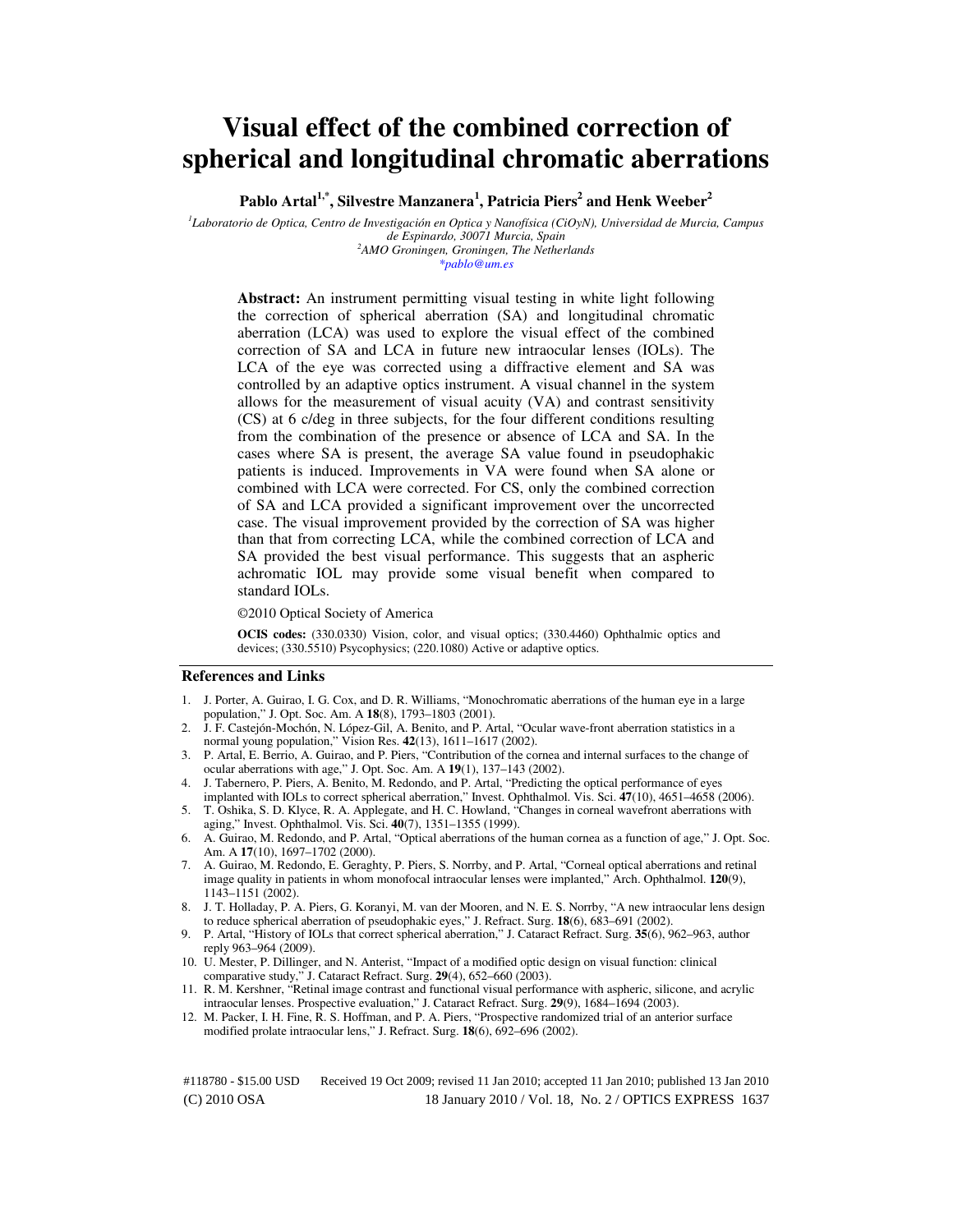- 13. H. Zhao, and M. A. Mainster, "The effect of chromatic dispersion on pseudophakic optical performance," Br. J. Ophthalmol. **91**(9), 1225–1229 (2007).
- 14. P. A. Piers, E. J. Fernandez, S. Manzanera, S. Norrby, and P. Artal, "Adaptive optics simulation of intraocular lenses with modified spherical aberration," Invest. Ophthalmol. Vis. Sci. **45**(12), 4601–4610 (2004).
- 15. E. J. Fernández, S. Manzanera, P. Piers, and P. Artal, "Adaptive optics visual simulator," J. Refract. Surg. **18**(5), S634–S638 (2002).
- 16. G. Wald, and D. R. Griffin, "The change in refractive power of the human eye in dim and bright light," J. Opt. Soc. Am. **37**(5), 321–336 (1947).
- 17. R. E. Bedford, and G. Wyszecki, "Axial chromatic aberration of the human eye," J. Opt. Soc. Am. **47**(6), 564– 565 (1957).
- 18. W. N. Charman, and J. A. M. Jennings, "Objective measurements of the longitudinal chromatic aberration of the human eye," Vision Res. **16**(9), 999–1005 (1976).
- 19. P. A. Howarth, and A. Bradley, "The longitudinal chromatic aberration of the human eye, and its correction," Vision Res. **26**(2), 361–366 (1986).
- 20. E. J. Fernández, A. Unterhuber, B. Povazay, B. Hermann, P. Artal, and W. Drexler, "Chromatic aberration correction of the human eye for retinal imaging in the near infrared," Opt. Express **14**(13), 6213–6225 (2006).
- 21. M. Rynders, B. Lidkea, W. Chisholm, and L. N. Thibos, "Statistical distribution of foveal transverse chromatic aberration, pupil centration, and angle-psi in a population of young-adult eyes," J. Opt. Soc. Am. A **12**(10), 2348–2357 (1995).
- 22. S. Marcos, S. A. Burns, P. M. Prieto, R. Navarro, and B. Baraibar, "Investigating sources of variability of monochromatic and transverse chromatic aberrations across eyes," Vision Res. **41**(28), 3861–3871 (2001).
- 23. F. W. Campbell, and R. W. Gubisch, "Effect of chromatic aberration on visual acuity," Journal of Physiology-London **192**, 345 (1967).
- 24. J. S. McLellan, S. Marcos, P. M. Prieto, and S. A. Burns, "Imperfect optics may be the eye's defence against chromatic blur," Nature **417**(6885), 174–176 (2002).
- 25. S. Ravikumar, L. N. Thibos, and A. Bradley, "Calculation of retinal image quality for polychromatic light," J. Opt. Soc. Am. A **25**(10), 2395–2407 (2008).
- 26. G. Y. Yoon, and D. R. Williams, "Visual performance after correcting the monochromatic and chromatic aberrations of the eye," J. Opt. Soc. Am. A **19**(2), 266–275 (2002).
- 27. A. C. S. Van Heel, "Correcting the spherical and chromatic aberrations of the eye," J. Opt. Soc. Am. **36**, 237–239 (1946).
- 28. A. L. Lewis, M. Katz, and C. Oehrlein, "A modified achromatizing lens," Am. J. Optom. Physiol. Opt. **59**(11), 909–911 (1982).
- 29. I. Powell, "Lenses for correcting chromatic aberration of the eye," Appl. Opt. **20**(24), 4152–4155 (1981).
- 30. J. A. Diaz, M. Irlbauer, and J. A. Martinez, "Diffractive-refractive hybrid doublet to achromatize the human eye," J. Mod. Opt. **51**(14), 2223–2234 (2000).
- 31. Y. Benny, S. Manzanera, P. M. Prieto, E. N. Ribak, and P. Artal, "Wide-angle chromatic aberration corrector for the human eye," J. Opt. Soc. Am. A **24**(6), 1538–1544 (2007).
- 32. D. A. Atchison, M. Ye, A. Bradley, M. J. Collins, X. X. Zhang, H. A. Rahman, and L. N. Thibos, "Chromatic aberration and optical power of a diffractive bifocal contact lens," Optom. Vis. Sci. **69**(10), 797–804 (1992).
- 33. P. Piers, and H. Weeber, "Ophthalmic lens," US Patent 6,830,332, Dec. 14, 2004.
- 34. A. Bradley, "Glenn A. Fry Award Lecture 1991: perceptual manifestations of imperfect optics in the human eye: attempts to correct for ocular chromatic aberration," Optom. Vis. Sci. **69**(7), 515–521 (1992).
- 35. C. Lapicque, "La formation des Images retiniennes," (Ed. de la Revue d'Optique, Paris, 1937).
- 36. P. A. Piers, S. Manzanera, P. M. Prieto, N. Gorceix, and P. Artal, "Use of adaptive optics to determine the optimal ocular spherical aberration," J. Cataract Refract. Surg. **33**(10), 1721–1726 (2007).
- 37. P. M. Prieto, F. Vargas-Martin, S. Goelz, and P. Artal, "Analysis of the performance of the Hartmann-Shack sensor in the human eye," J. Opt. Soc. Am. A **17**(8), 1388–1398 (2000).
- 38. D. A. Buralli, G. M. Morris, and J. R. Rogers, "Optical performance of holographic kinoforms," Appl. Opt. **28**(5), 976–983 (1989).
- 39. S. Manzanera, C. Canovas, P. M. Prieto, and P. Artal, "A wavelength tunable wavefront sensor for the human eye," Opt. Express **16**(11), 7748–7755 (2008).
- 40. L. N. Thibos, M. Ye, X. X. Zhang, and A. Bradley, "The chromatic eye. A new reduced eye model of ocular chromatic aberration in humans," Appl. Opt. **31**(19), 3594–3600 (1992).
- 41. A. B. Watson, and D. G. Pelli, "QUEST: a Bayesian adaptive psychometric method," Percept. Psychophys. **33**(2), 113–120 (1983).
- 42. Y. K. Nio, N. M. Jansonius, V. Fidler, E. Geraghty, S. Norrby, and A. C. Kooijman, "Age-related changes of defocus-specific contrast sensitivity in healthy subjects," Ophthalmic Physiol. Opt. **20**(4), 323–334 (2000).
- 43. P. Artal, L. Chen, E. J. Fernández, B. Singer, S. Manzanera, and D. R. Williams, "Neural compensation for the eye's optical aberrations," J. Vis. **4**(4), 281–287 (2004).
- 44. X. X. Zhang, A. Bradley, and L. N. Thibos, "Achromatizing the human eye: the problem of chromatic parallax," J. Opt. Soc. Am. A **8**(4), 686–691 (1991).
- 45. M. Baumeister, J. Bühren, and T. Kohnen, "Tilt and decentration of spherical and aspheric intraocular lenses: effect on higher-order aberrations," J. Cataract Refract. Surg. **35**(6), 1006–1012 (2009).
- 46. P. Artal, A. Benito, and J. Tabernero, "The human eye is an example of robust optical design," J. Vis. **6**(1), 1–7  $(2006)$ .
- 47. P. Artal, and J. Tabernero, "The eye's aplanatic answer," Nat. Photonics **2**(10), 586–589 (2008).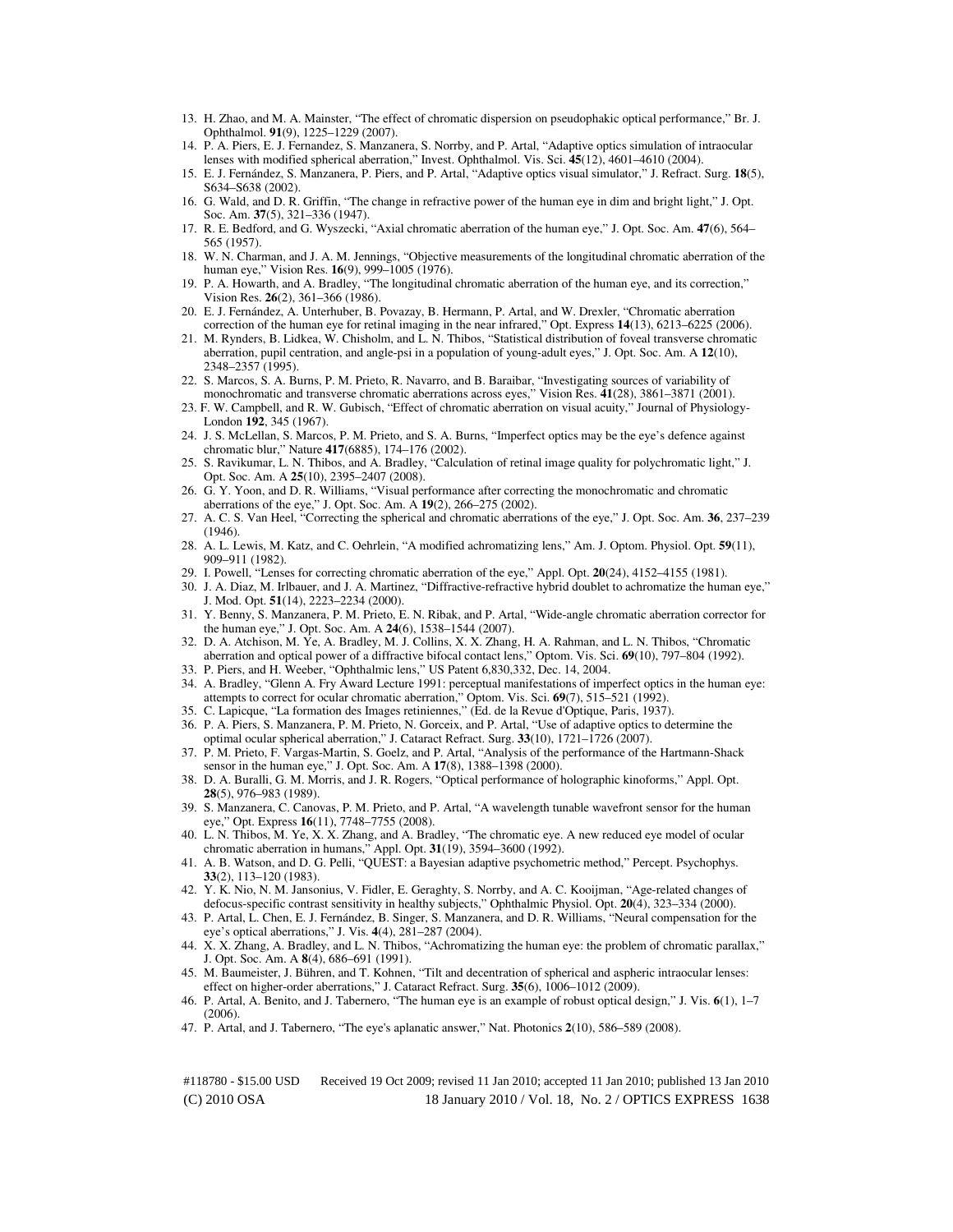48. I. De Loewenfeld, "Pupillary changes related to age," in *Topics in Neuro-Ophthalmology*, T. HS, ed. (Williams & Wilkins, Baltimore, 1979), pp. 124–150.

#### **1. Introduction**

The optics of the eye degrades the retinal image and limits spatial vision. Different studies have measured the monochromatic aberrations in a large population of normal eyes [1,2]. These studies concluded that the values of each aberration term are subject-dependent and are distributed around zero, except for spherical aberration (SA), which has an average positive value that tends to increase with age [3]. This fact has recently motivated designs for ophthalmic devices that correct ocular SA. In particular intraocular lenses (IOLs) were the natural candidates for the practical implementation of SA correction.

In recent years, the optics of the pseudophakic eye has been further studied [4]. On average, the cornea exhibits positive spherical aberration [5,6]. Different IOL models induce different types of aberration patterns. Like the crystalline lens in the elderly eye, spherical IOLs have positive spherical aberration, and thus cause an increase in the ocular spherical aberration of the average cataract patient. The Tecnis IOL (AMO, Santa Ana, CA) was designed with aspheric optics to correct for the average corneal SA of the pseudophakic eye [7–9]. Postoperative studies carried out on patients implanted with this lens showed an improvement in contrast sensitivity (CS) [10–12]. Additionally, Zhao and Mainster [13] have shown that reducing chromatic aberration (CA) of an IOL by using a material with a high Abbe number also improves overall pseudophakic optical performance. The benefit of the correction of SA on visual performance was previously studied [14] using an adaptive optics visual simulator [15]. In that study, the improvement in performance when SA was corrected both in monochromatic and polychromatic (white) light was measured. When SA was corrected in monochromatic light the measured improvement was higher than that found in polychromatic light. This suggests that further improvement could be provided by the combined correction of SA and LCA.

The dispersive nature of the ocular media induces two types of CA: longitudinal chromatic aberration (LCA) (wavelength-dependent position of the image plane as a function of wavelength), and transverse chromatic aberration (TCA) (wavelength-dependent differences in image location or magnification). Many studies have measured both the LCA [16–20] and the TCA [21,22] in the human eye. While the TCA shows a high inter-subject variability, the LCA is nearly constant across subjects making it feasible to design standard correctors for the general population.

When one considers the large values of LCA measured in the eye (approximately 2 D in the visible range), it seems logical that its correction would have some impact on spatial vision. However, Campbell and Gubisch [23] found a small improvement in CS measured in monochromatic light as compared with white light, and only for small pupil diameters. For a 4 mm pupil diameter they did not find any change in CS when CA was removed. They explained this result to be due to the presence of SA in the eye. The higher-order monochromatic aberrations may attenuate the negative effects of CA [24,25] as well as the possible benefits of its correction [26]. The potential benefit of correcting CA is also attenuated by other mechanisms of the visual system, the most important of which is the eye's lower sensitivity to light at the extremes of the visible spectrum, where the effects of LCA play the largest role.

Refractive chromatic correctors composed of groups of lenses have been proposed in the past [27–29], while more recently, a hybrid diffractive-refractive doublet design [30] and a wide-angle corrector [31] were proposed. Due to their size, these correctors are not suitable for implementation in IOLs. Pure diffractive designs seems to be best suited for a chromatic aberration correcting IOL [32,33].

Different studies relating the effect of CA to visual outcomes have been performed [34]. Lapicque [35] calculated the combined effect of diffraction, SA, and CA on the retinal image. Assuming zero SA, he found only a slight improvement in optical quality, in comparison with

<sup>49.</sup> M. Bass, E. van Stryland, D. Williams, and W. Wolfe, *Handbook of Optics. Fundamentals, techniques & design* (Mc Graw-Hill, New York, 1995).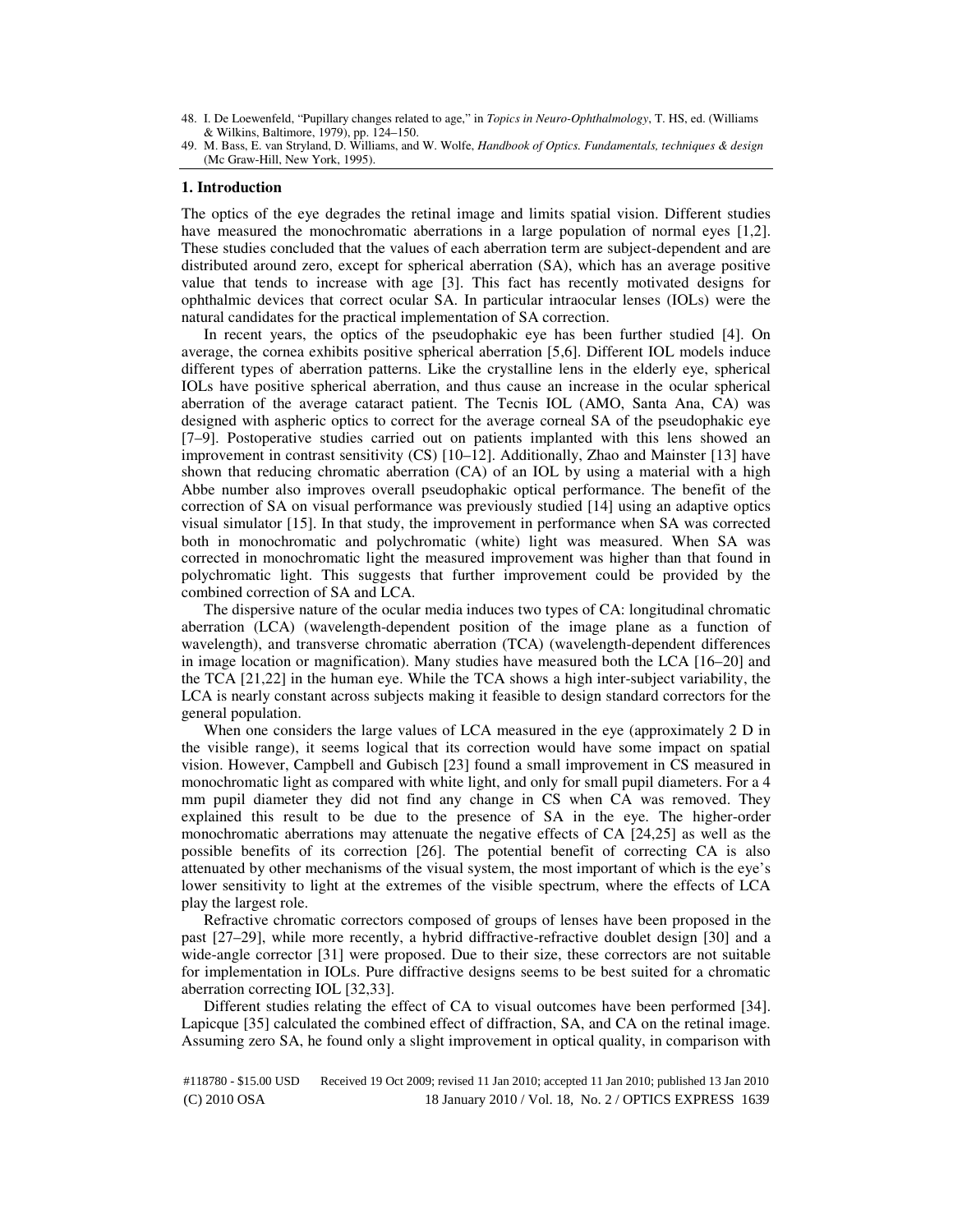that achieved when removing CA, and concluded that this is the most significant aberration in white light. Van Heel [27] used a SA corrector composed of two cemented lenses to search for an improvement in visual performance when SA was corrected, using monochromatic light to avoid the effects of CA. The subjects in his study didn't report better visual acuity (VA). More recently, Yoon and Williams [26] performed a similar experiment using adaptive optics to correct all higher-order monochromatic aberrations and monochromatic light to remove the effects of CA. In this case, a clear improvement in visual quality was reported when the effects of both monochromatic and chromatic aberrations were removed.

However, to our best knowledge, a study of the visual impact of the correction of SA combined with the true correction of LCA, by means of a device that allows vision in white light, has not been performed yet. In this study, we use a diffractive LCA corrector in combination with the correction of the SA with adaptive optics.

## **2. Methods**

## *2.1. Subjects*

Three normal subjects (PA, SM and HW) took part in the experiment: PA and SM were both myopic (1.5 and 2.5 D respectively) while HW was an emmetrope. For alignment purposes, the subjects' heads were stabilized with a bite bar. The study adhered to the tenets of the Declaration of Helsinki, and informed consent was obtained from each subject after the nature and all possible consequences of the study had been explained. Two drops of 1% tropicamide were instilled before the experiments to initiate cycloplegia and mydriasis.

## *2.2. Spherical aberration correction*

We used an adaptive optics instrument to control and manipulate high-order aberrations while visual testing was performed. The instrument was similar to those previously described [14,15,36]. A schematic diagram of the complete system is shown in Fig. 1. A near-infrared (780 nm) diode laser (DL) illuminated the eye after reflection in a beam-splitter (BS) placed in front of the eye. The eye's pupil plane was imaged onto the corrector device (MDM) by a telescopic relay composed of lenses L1 to L4, and onto the wave-front sensor plane by lenses L5 to L8. The corrector device was a Xinetics, 97-actuator deformable mirror (Xinetics Inc, Devens MA, USA), and the wave-front sensor was of a Hartmann-Shack (H-S) type [37]. The sensor measured the ocular aberrations and those induced by the MDM, and working in closed-loop the sensor and the MDM set the target wavefront-aberration. This waveaberration can be expressed in terms of the Zernike polynomials modes, and the system is able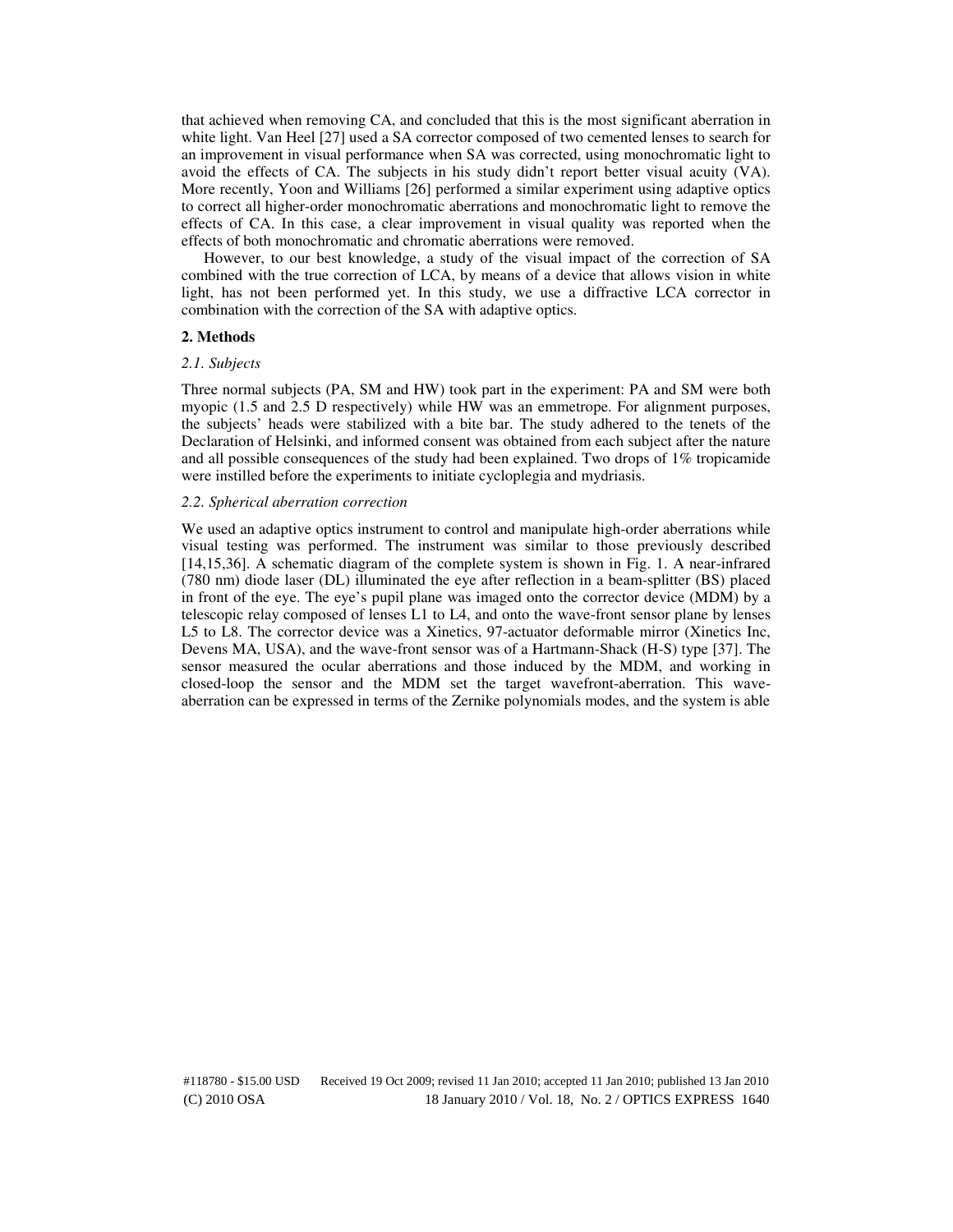

Fig. 1. Schematic diagram of the adaptive optics system. A near infrared diode laser illuminates the eye and a set of telescopic relays imaged the eye pupil plane onto the membrane deformable mirror (MDM) and the H-S sensor. Both elements working in closed-loop set the target wave aberration. At the same time, the subject can perform visual tests through the modified aberrations using the CRT monitor with the vision limited to an artificial pupil, due to aperture A1. A motorized Badal optometer allows changing the focus in the system.

to reach a final wavefront-aberration composed of any possible combination of values of these modes allowed by the MDM stroke  $(4 \mu m)$ . In this experiment, the adaptive optics system was used to modify only the SA term, while holding the rest of the aberration modes constant. To achieve this, the system initially measured the aberrations of the eye and set these values to the target aberration values, except for SA, which was set to either zero or 0.149  $\mu$ m for a 4.8 mm pupil. This last value was based on the SA measured in the pseudophakic population of eyes implanted with spherical control lenses and from the corneal spherical aberration found in older eyes.

#### *2.3. Chromatic aberration correction*

To evaluate the effects of LCA correction on visual quality, a diffractive optical element on a PMMA plate was produced based on a design that could be implemented in an IOL. This is a diffractive element designed to correct the typical chromatic aberration in the eye, but with a chromatic behavior different from standard diffractive lenses [38]. To simulate a behavior similar to that within the eye, the device was immersed in water and placed in front of the eye. A cuvette with plano-parallel plates was built to house the diffractive element immersed in water. A white-light H-S wave-front sensor was included in the experimental system in order to characterize the LCA of the eyes being measured with and without the diffractive element in place. This white-light (or wavelength-tunable) wave-front sensor has recently been described elsewhere [39]. The instrument was composed of a Xe-lamp, a set of interference filters (10 nm bandwidth) for the illumination path and the H-S sensor. The selected filter was placed at the output of the lamp in order to set the wavelength at which the eye is illuminated and the wavefront-aberration measured. Figure 2 illustrates this instrument that was integrated in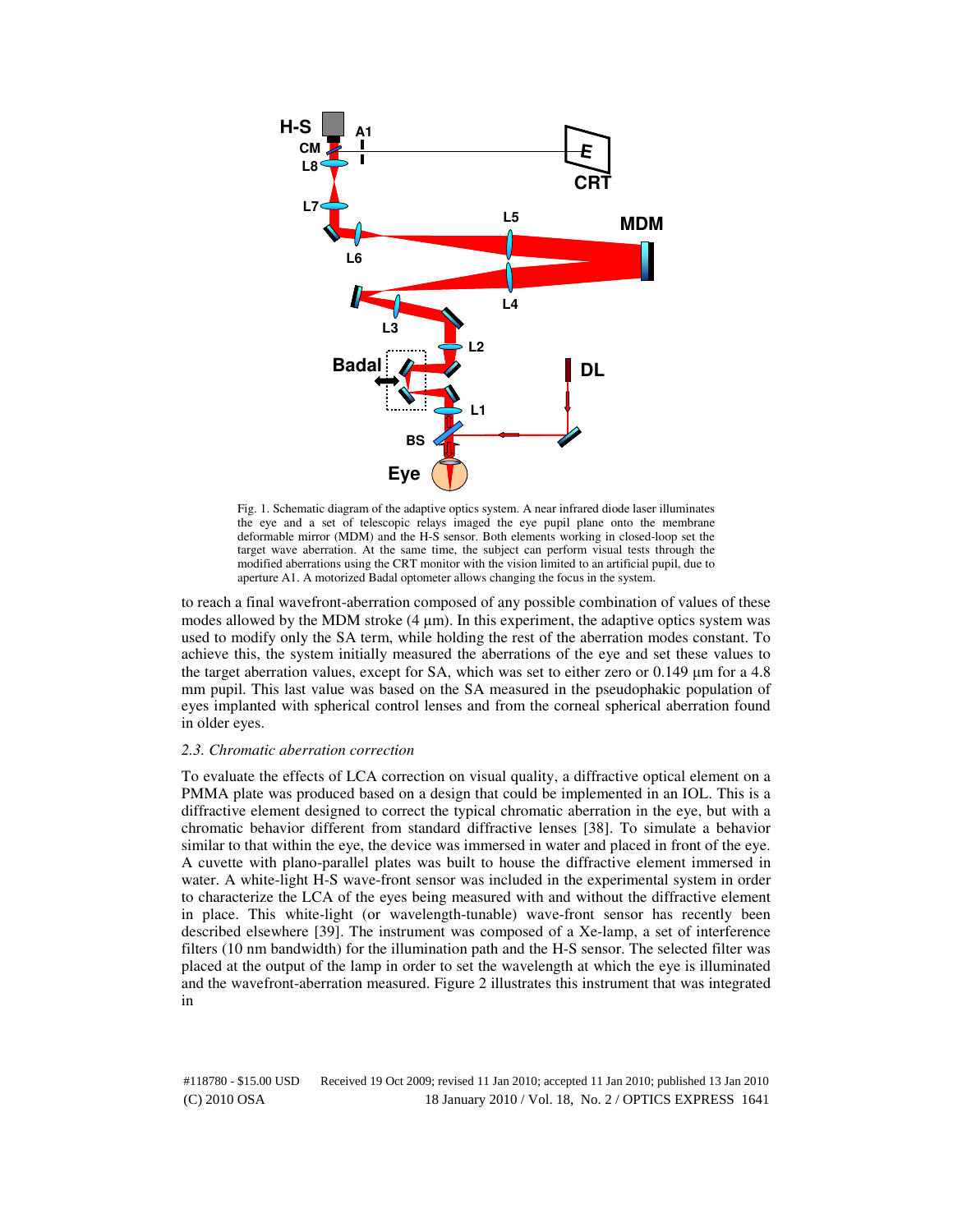

Fig. 2. Schematic diagram of the optical setup used to objectively measure the chromatic aberration induced by the LCA corrector. For simplicity, most of the optical system shown in Fig. 1, is omitted. A wavelength tunable wavefront sensor is implemented on the adaptive optics system. The Xe-lamp and the set of interference filters illuminate the achromatizer plate at different wavelengths in the visible range. A detailed view of the achromatizer plate and its diffractive structure is also shown

the adaptive optics system of Fig. 1. To measure the aberrations induced by the diffractive corrector element alone, it was placed in the location of the eye's pupil plane and illuminated with light from the Xe-lamp, using the auxiliary mirrors shown in the diagram. The wavefront-aberrations were measured for 440, 488, 532, 633 and 694 nm. The corresponding wave-aberration maps at each wavelength for the corrector isolated (without eye) are shown in Fig. 3. It is apparent that the corrector induces only defocus, with negligible amounts of



Fig. 3. Wave aberrations at different wavelengths of the LCA corrector, measured by means of the white-light H-S sensor. In the upper row is shown the whole aberration, including defocus, for each wavelength. In the lower row only the higher-order terms, with the corresponding RMS for a 5.5 mm pupil, are shown.

higher-order aberrations. As the test to assess visual quality after LCA correction was performed by the subject through the corrector and the optical setup, the LCA corrector was designed so that the combined LCA of the optical setup and the corrector itself was opposite to that of the average eye. By means of the white-light H-S sensor, the total LCA of the system and corrector was determined from the defocus term of the measured wavefrontaberration. Figure 4 shows the measured LCA of the system plus corrector and the ocular LCA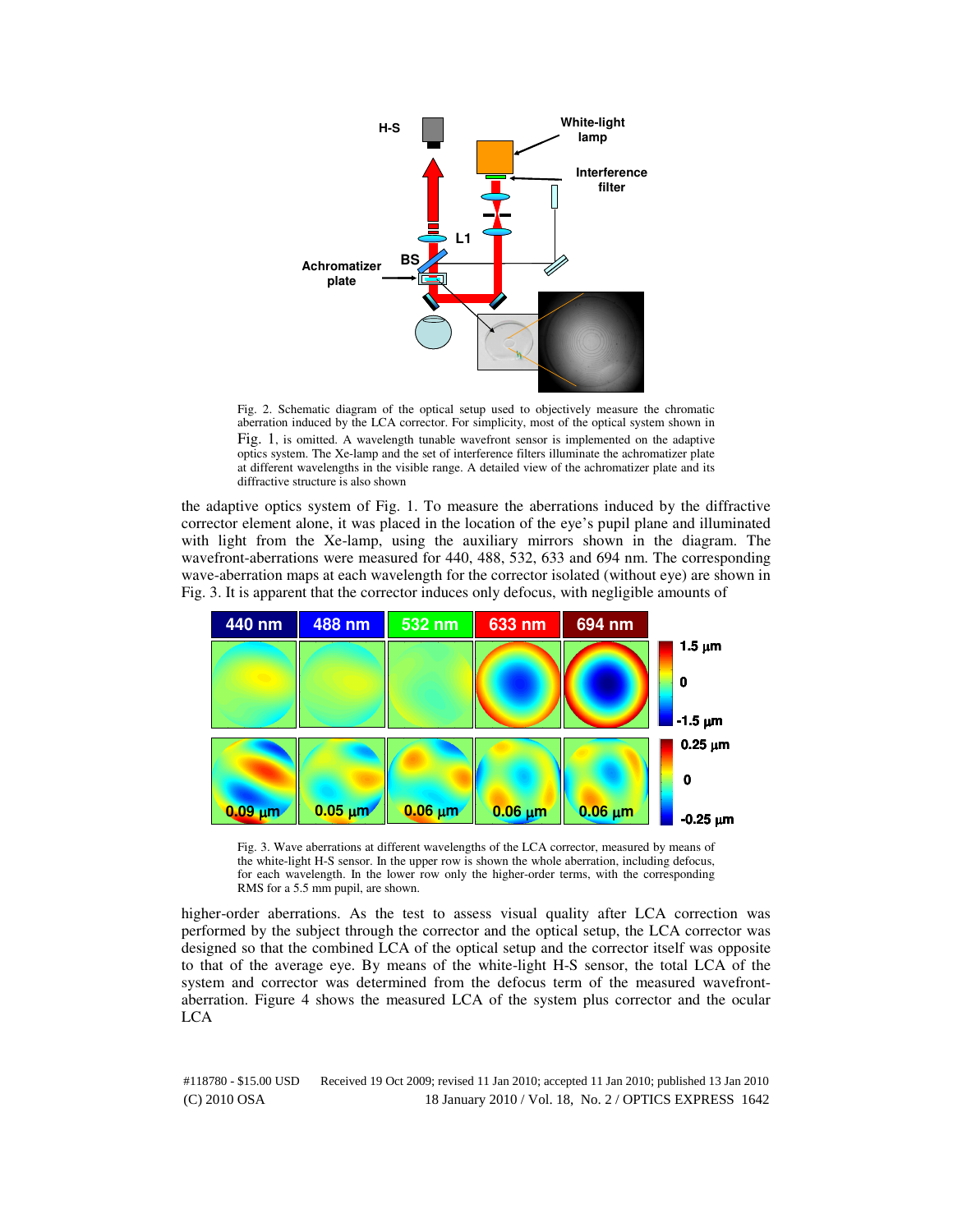

Fig. 4. LCA induced by the achromatizer plate and the optical setup through which the visual test was performed later. It is compared with the LCA predicted by the Chromatic Eye model, showing that, as expected in the design stage of the achromatizer prototype, both chromatic aberrations are opposite.

predicted by a chromatic eye model [40], showing that, as expected from the design stage, the value of the chromatic aberrations were essentially equal and opposite. Moreover, the important issue to be tested was how well LCA in real eyes is corrected by the diffractive element. In principle, the measurement of the chromatic aberration correction in real eyes could have been performed objectively by means of the white-light H-S sensor, with minor modifications to the setup shown in Fig. 2. However the position of the transparent cuvette holding the corrector in front of the eye caused experimental issues. In the first pass, when the eye was illuminated by the lamp, the H-S images were affected by reflections caused by the cuvette surfaces and the corrector plate. In addition, in the second pass, the light intensity coming from the retina was reduced due to the reflections in the cuvette. These issues were particularly important when measuring in the blue part of the spectrum. This problem was addressed by measuring the LCA using a standard subjective technique. Figure 5 shows the modifications in the original optical setup in order to allow the subject to view a slide object test through the combination of the optical system and the CA corrector plate. Using the white-light lamp and the interference filters, this slide was illuminated at different wavelengths and for each wavelength the subject used the motorized Badal optometer to modify the focus of the system to obtain the sharpest image of the slide. The subject performed three measurements of their best focus position for each wavelength and the average was taken as the final defocus value at each wavelength. The LCA was obtained from the chromatic difference of focus. As an initial test of the procedure, the natural LCA (without the chromatic corrector) of the three subjects was measured. Using the same procedure, but with the corrector in front of the eye, the residual LCA was also measured for the same three subjects. These results are presented in Fig. 6. The LCA is well corrected over most of the visible range. It should be noted that the curves from each subject in this figure were shifted to have zero defocus at 532 nm to represent the relative change in defocus as a function wavelength.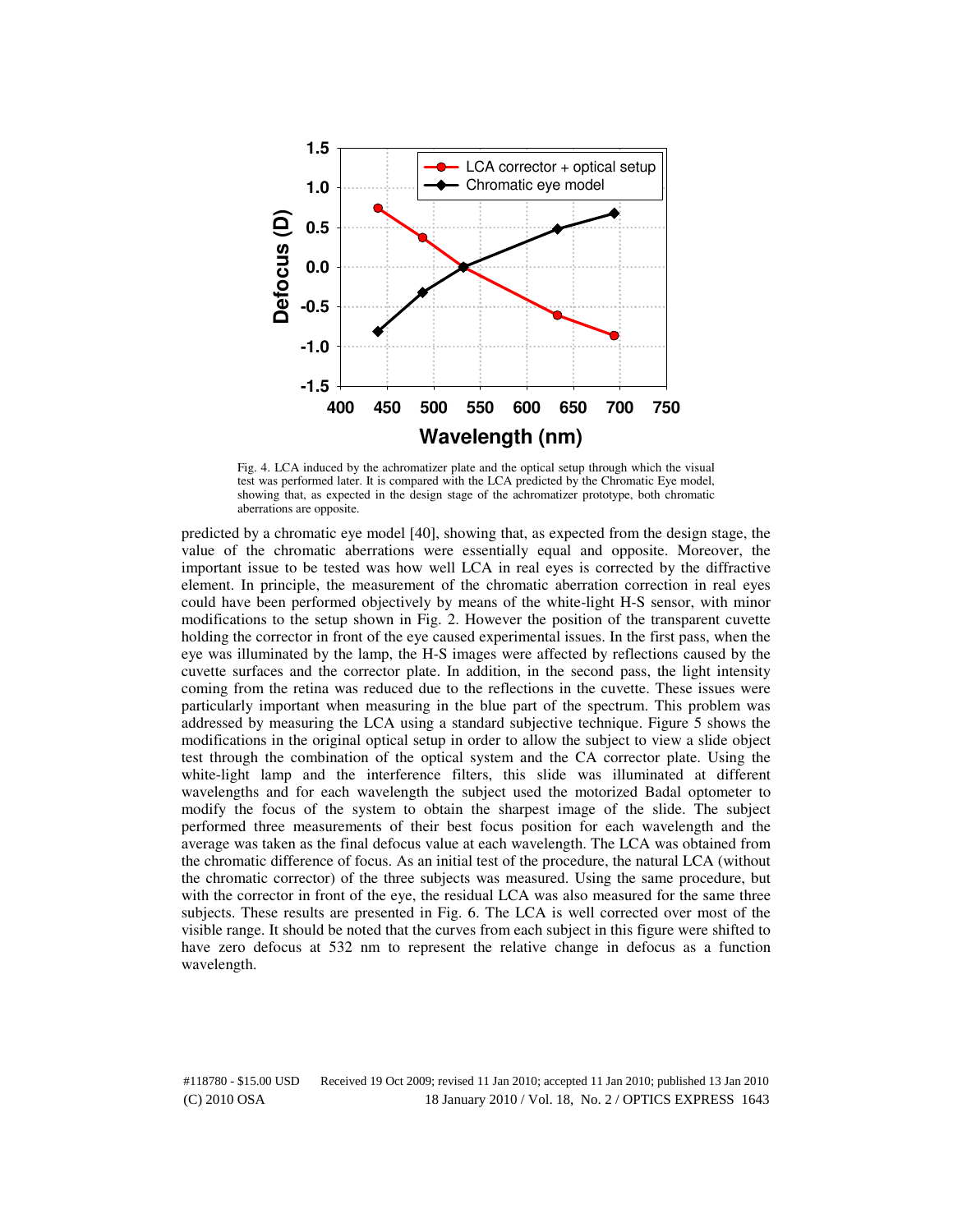

Fig. 5. Diagram of the changes introduced in the adaptive optics system for measuring the quality of the LCA correction in real eyes. The white-light lamp and the interference filters are used to illuminate at different wavelengths a slide that is seen by the subject through the achromatizer plate. The subject, for each wavelength, must bring in focus the image in the slide, using the Badal optometer. From the different Badal positions for each wavelength, the total LCA is obtained.



Fig. 6. LCA (with and without the corrector) in three subjects (PA, SM and HW). Dashed lines with open symbol represent the measured natural LCA, and solid lines with filled symbols the corrected LCA . Curves were shifted to cancel out defocus at 532 nm.

## *2.4. Measurements of visual performance*

To perform visual testing through the modified ocular aberrations, an additional path was incorporated into the instrument (Fig. 1) composed of a distant CRT monitor, where the optotypes are displayed, a cold mirror (CM), that allows the subject to see the test through the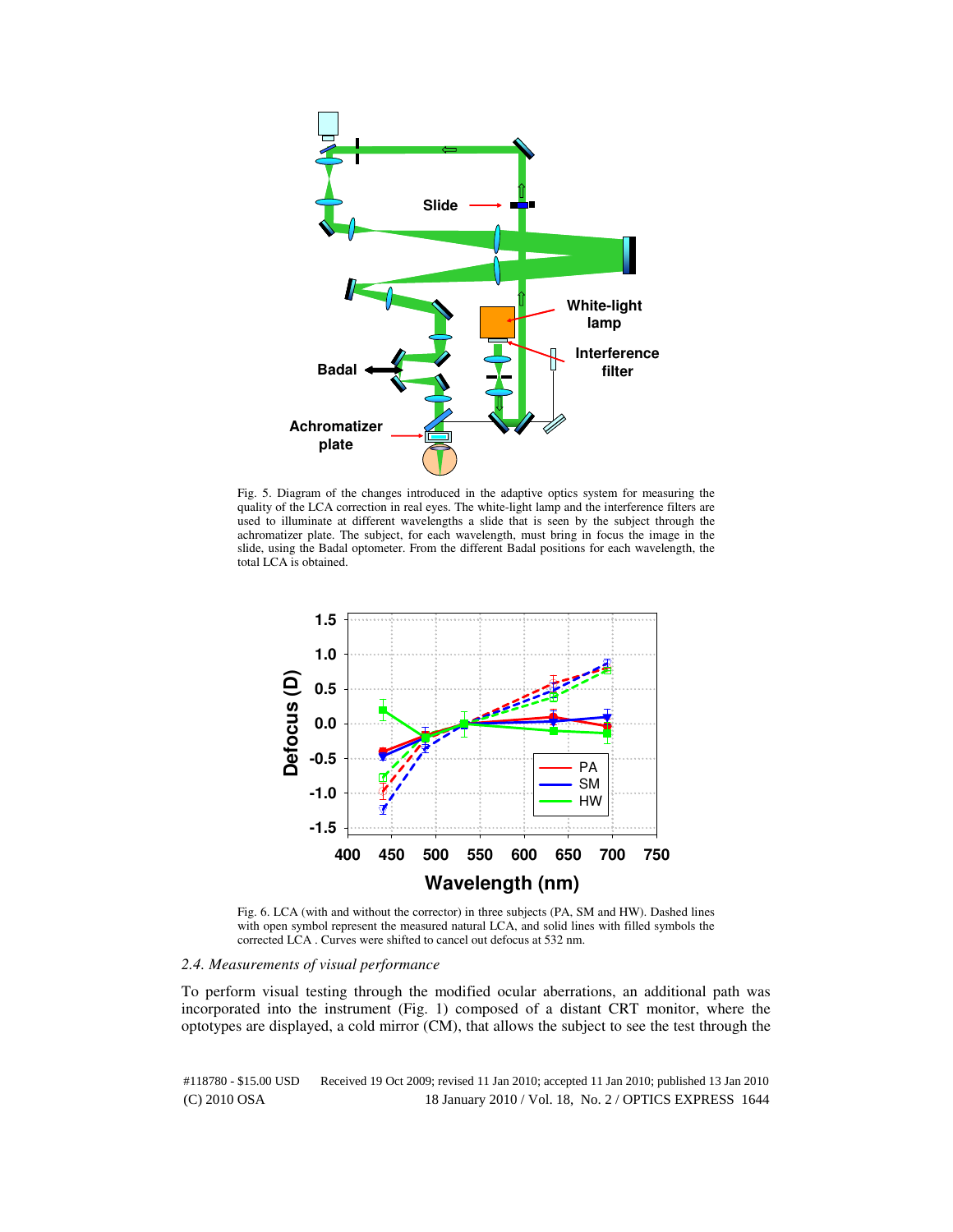optical setup, and a circular aperture (A1) that was conjugate with the pupil plane of the eye, and used as artificial pupil. This aperture was projected onto the eye's pupil and properly centered on the achromatic axis. A motorized Badal optometer allowed each subject to find their best-focus position. For all cases, astigmatism was corrected with the MDM.

Once the spherical and chromatic aberrations were controlled, the visual performance of the subjects under four different conditions was measured. These conditions were the combination of two chromatic aberration states (natural and corrected) and two SA values (0 and 0.149 µm). The case where the subject looked through a SA value equal to 0.149 µm and their natural LCA was used as a reference measurement. Partial corrections were then performed by removing first the LCA and then the SA. Finally LCA and SA were simultaneously corrected.

To measure the visual performance, for each of the cases mentioned above, the closedloop adaptive optics system first set the SA (0 or 0.149 µm) and astigmatism values through which the subject performed the visual test, and in the cases where the LCA effects were to be removed, the chromatic corrector was placed in front of the eye. Each subject then made use of the motorized Badal optometer to search for their best-focus position while viewing a target displayed on the monitor. The search was carried out changing the focus in steps of 0.05 D, and the process was repeated three times, using the average value as the final best focus position. VA (tumbling 'E') and CS, for 6 cycles/degree, using a QUEST forced choice procedure [41], were measured. This spatial frequency was chosen because it is near the peak of the CS function for normal healthy eyes [42]. A more in-depth description of the procedure used can be found in Piers et al. [14] Testing was performed in white light for a fixed pupil of 4.8 mm, using the corresponding artificial pupil (A1). To avoid any potential learning or adaptation [43] effects, the sequence of the different cases were performed in a random order and subjects were not aware of the particular condition of correction.

#### **3. Results**

The VA measured in each subject under the four different correction conditions is shown in Fig. 7, together with the average value for all three subjects. Results of CS, at 6 cycles/degree, for the same conditions are presented in Fig. 8. These figures show a tendency for an improvement in the visual quality of the subjects relative to the normal case when either LCA or SA is corrected. The visual quality is highest when both chromatic and spherical aberrations are simultaneously corrected.

A statistical analysis consisting of a Student's two-sided t-test considering multiple comparisons with the Bonferroni correction was carried out for all the measured differences between optical conditions. For VA this analysis shows that the differences are statistically significant for the following comparisons: (no SA and no CA) vs  $(SA \text{ and } CA)$  (p<0.001), (no SA and no CA) vs  $(SA \text{ and no CA})$  (p<0.01) and (no SA and CA) vs  $(SA \text{ and CA})$  (p<0.05). For the measurements of CS only the comparison (no SA and no CA) vs (SA and CA) (p<0.05) is statistically significant.

The combined correction of both aberrations provides the best visual quality, with an average relative improvement of 1.4 to the uncorrected case. The average decimal VA increased from 1 (SD = 0.04) to 1.4 (SD = 0.08) and CS from 17.5 (SD = 2.9) to 25.1 (SD = 4.6).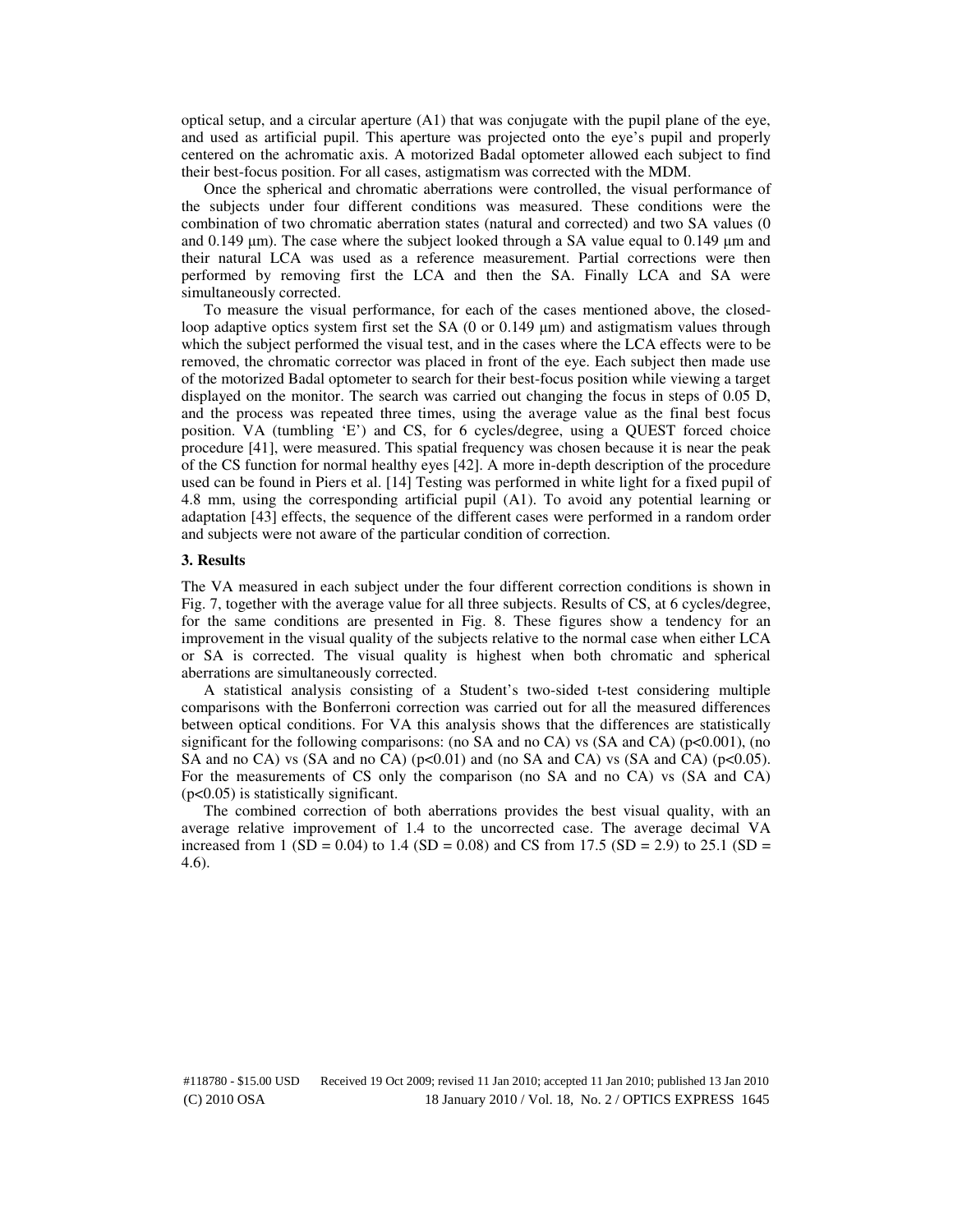

Fig. 7. VA of the subjects PA, SM, HW and the average across them with spherical aberration and chromatic aberration similar to that of the average pseudophakic patient's eye, corrected spherical aberration, corrected chromatic aberration and corrected spherical and chromatic aberration. (Error bar represents standard deviations).



Fig. 8. CS at 6 cycles/degree for subjects PA, SM, HW and the average across them with spherical aberration and chromatic aberration similar to that of the average pseudophakic patient, corrected spherical aberration, corrected chromatic aberration and corrected spherical and chromatic aberration. (Error bar represents standard deviations).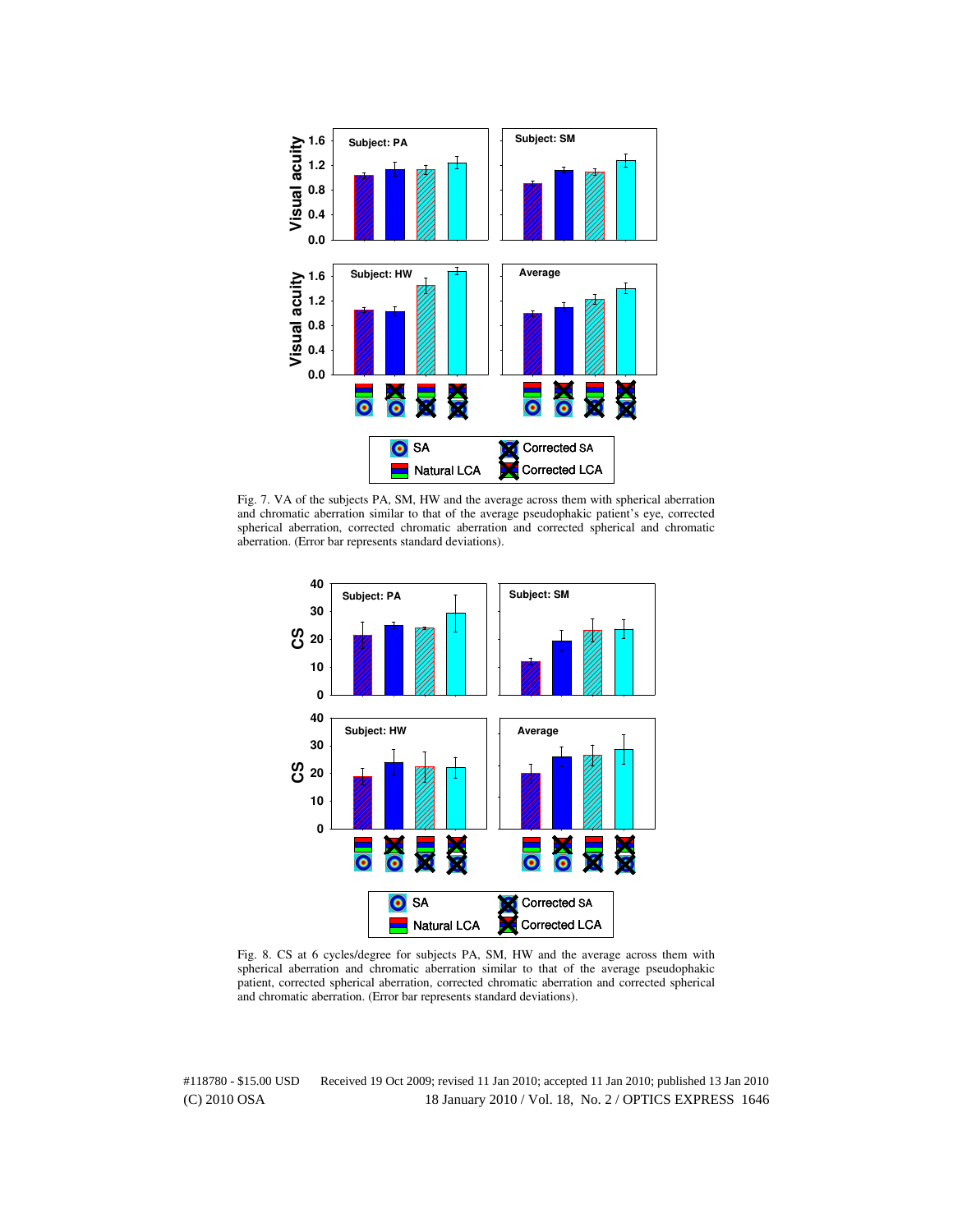# **4. Discussion**

The correction of SA alone provides a larger impact than LCA in contrast vision. This could be due to the pupil diameter selected for the experiments: a relatively large 4.8 mm pupil. For smaller pupil diameters, LCA correction alone could have a superior impact than correcting SA. Chromatic and spherical aberrations depend differently on the pupil diameter. The wavefront error of the SA depends on the fourth power of the radius, while LCA depends as defocus does (as a function of squared radius). The advantage of the combined correction of spherical and chromatic aberration is to provide superior performance for a larger range of pupil diameters. For the smaller pupil range, LCA would do more, while SA would have a smaller impact and for larger pupils the opposite situation would occur.

When considering a lens that corrects ocular LCA outside of the eye, it is well known that the improvement provided in visual performance is particularly susceptible to alignment errors. In particular a decentered LCA corrector would add significant amount of TCA [44]. Misalignments of the optical axis of the lens with respect to the visual axis leads to chromatic parallax which reduces the quality of vision measured through such a lens. Additionally, it is well known that when the monochromatic aberration of the eye is corrected with an IOL, the patient's optical performance depends on the degree of misalignment of the lens [4]. A recent study of tilt and decentration of foldable IOLs have found average decentration values of 0.19 mm and 0.37 mm and average tilts of 2.85 degrees and 2.89 degrees [45]. Within this range of tilt and decentration found in the pseudophakic population, an aspheric-achromatic lens would outperform lenses that do not correct monochromatic and chromatic aberrations [4].

One issue related with the correction of aberrations is a possible reduction of depth of focus. In an optical system affected only by spherical and chromatic aberration, their correction would severely reduce depth of focus. However, in real eyes affected by many other aberrations terms [46,47], the actual reduction of depth of focus after partial correction of the aberrations would be limited [4]. Another relevant related issue is the relative importance of residual refractive errors when SA and LCA are corrected. Under normal conditions, the benefit reported here would be reduced and would vanish completely if the patients have significant defocus and astigmatism. The correction of aberration would produce visual improvements in those cases were refractive errors are low.

In this study, all measurements were performed with a 4.8-mm artificial pupil in place. In older subjects (typical cataract patients), the average pupil under photopic conditions is around 3.5-mm while the average pupil size under mesopic conditions is 5-mm [48]. Therefore, the pupil size used for this study is considered to be a realistic pupil size for cataract patients. The potential benefits associated with the correction of aberrations are increased when the pupil is larger. As a result, the improvement in visual performance would be larger in younger patients where the pupil is larger than 4.8-mm, or in situations where the pupil is dilated due to low-light conditions. As discussed, the combined correction of SA and CA may extend the benefit for a larger range of pupil diameters.

Three normal subjects were evaluated in this study. This relatively small number was favored because the large duration and complexity of the performed experiments. It should be pointed out that this laboratory results set a baseline on the maximum visual improvement that can be attained after correcting chromatic and spherical aberrations. In real clinical conditions, the benefit would be lower due to many different factors, including the different amount of other aberrations present in pseudophakic eyes.

The premise of the experiments described in this paper was that an adaptive optics system, combined with a diffractive phase plate, should simulate the simultaneous correction of SA and LCA with an IOL. Several disparities are present in the system used that could lead to differences when such an IOL is ultimately tested in a clinical environment. The subjects were all tested in the presence of their natural crystalline lens. As a result, each subject would have a different level of wavelength-dependent light transmission. When an IOL replaces the natural lens, transmission variability between subjects would not be as significant. Additionally, in the simulator, light is lost due to reflections in the system. Another difference,